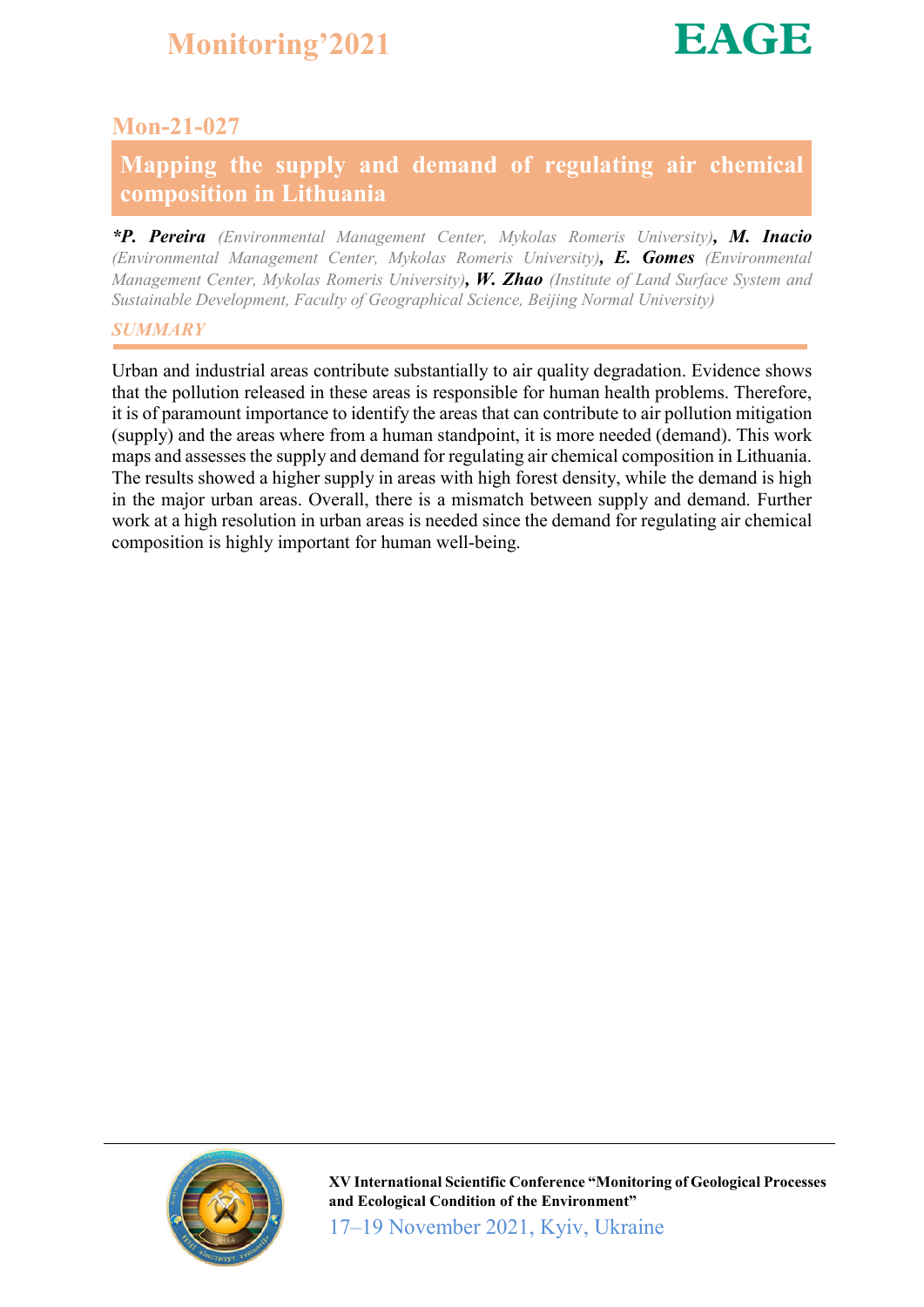

### Introduction

Urban and industrial expansion is the most important causes of air quality degradation. It is estimated that approximately 7 million persons die per year due to problems related to air pollution (https://www.unep.org/explore-topics/air/about-air). Therefore, it is urgent to identify areas where the pollution needs to be mitigated and find solutions to reduce the impacts of air pollution, especially those that use nature-based solutions (Pereira et al., 2021). Mapping and assessment of ecosystem services (ES) have been widely applied to find the areas where the ecosystems have a high capacity to remove pollutants (supply), but also to identify where clean air is more needed (e.g., Raum, 2018; Zhang and Munoz Ramirez, 2019; Zhao et al., 2019). This will be key to land managers to distinguish the areas that are more vulnerable to atmospheric pollution. Green areas are recognized as areas with a high capacity to clean air, while in dense urban areas, the air quality usually is poor and has negative implications for human health (Pereira et al., 2021). From the modelling point of view, there is a need to increase the number of ES quantitative assessments to increase the reliability of the models. As some studies highlighted, still, most of the studies were focused on qualitative models (e.g., Inácio et al., 2020). This work aims to map and assess the supply and demand for regulating air chemical composition in Lithuania.

#### Materials and Methods

*Study area:* Lithuania is a country located in the Baltic Sea coast (Northeast Europe). Nowadays, it has 2.8 million inhabitants. Most of them live in urban areas. The major cities are Vilnius (580,000 inhabitants), Kaunas (330,000 inhabitants), Klaipeda (170,000 inhabitants) and Šiauliai (101,511 inhabitants) (Inacio et al., 2021). *Data and Methods:* The ES modelled were assessed following the CICES 5.1 classification (https://cices.eu/). The data applied to assess the supply for regulation of air chemical composition were from dominant leaf type and tree density (https://land.copernicus.eu/), both with 20 m resolution. The capacity of each leaf type to capture pollution was assessed according to Räsänen et al. (2013). To assess the demand for regulation of air chemical composition, we used buildings and primary and secondary roads from Lithuanian Cadastre (https://www.registrucentras.lt/); stationary pollutant sources in 20221 from Lithuanian Geological Survey (https://www.lgt.lt/) and vectorized from google maps engine; average wind speed (average 2014-2018) was extracted from worldclim database (Fick and Hijmans, 2017; http://worldclim.org/version2) with a 1000 m resolution and finally, Particulate matter (PM10) data from Copernicus database (https://www.regional.atmosphere.copernicus.eu/). The frameworks applied to assess the regulation of air chemical composition supply (Figure 1a) and regulation of air chemical composition demand (Figure 1b). The regulation of air chemical composition supply was assessed by reclassifying dominant leaf type and tree cover density. Subsequently, data were overlaid using ArcGIS 10.4 raster calculator. A Zonal statistics tool was applied to extract the mean values at the eldership level. Concerning the regulation of air chemical composition demand, the modelling step, the Euclidian distance tool, was applied to calculate the distance to the primary and secondary roads. Simultaneously, the density of stationary pollution sources and buildings were assessed using the Kernel density tool. After these data treatments, all the data was resampled at 1000 m and reclassified. Data was overlaid using a weight sum overlay method. Different weights were considered in this model since the areas with a high building density is where population density is high. Therefore, these areas are where the demand for clean air (Pereira et al., 2021). Therefore, we applied weight of 40%. All the other variables weighted 20%. The air chemical composition demand model regulation was validated using PM10 data (average 2014-2018). Similarly to the regulation of air chemical composition supply, a zonal statistics tool was applied to extract the mean values at the eldership level. Aggregating both models at the eldership level, we could compare both supply and demand dimensions. The classes were divided following the natural breaks method in the final maps (supply and demand). Validation was carried out by applying a linear regression and a Spearman correlation coefficient. The correlation between supply and demand models were also conducted with a Spearman correlation coefficient. To identify spatial autocorrelation, a Moran's I index was applied. Values close to -1 show a dispersed pattern, while values close to +1 are evidence of a



XV International Scientific Conference "Monitoring of Geological Processes and Ecological Condition of the Environment"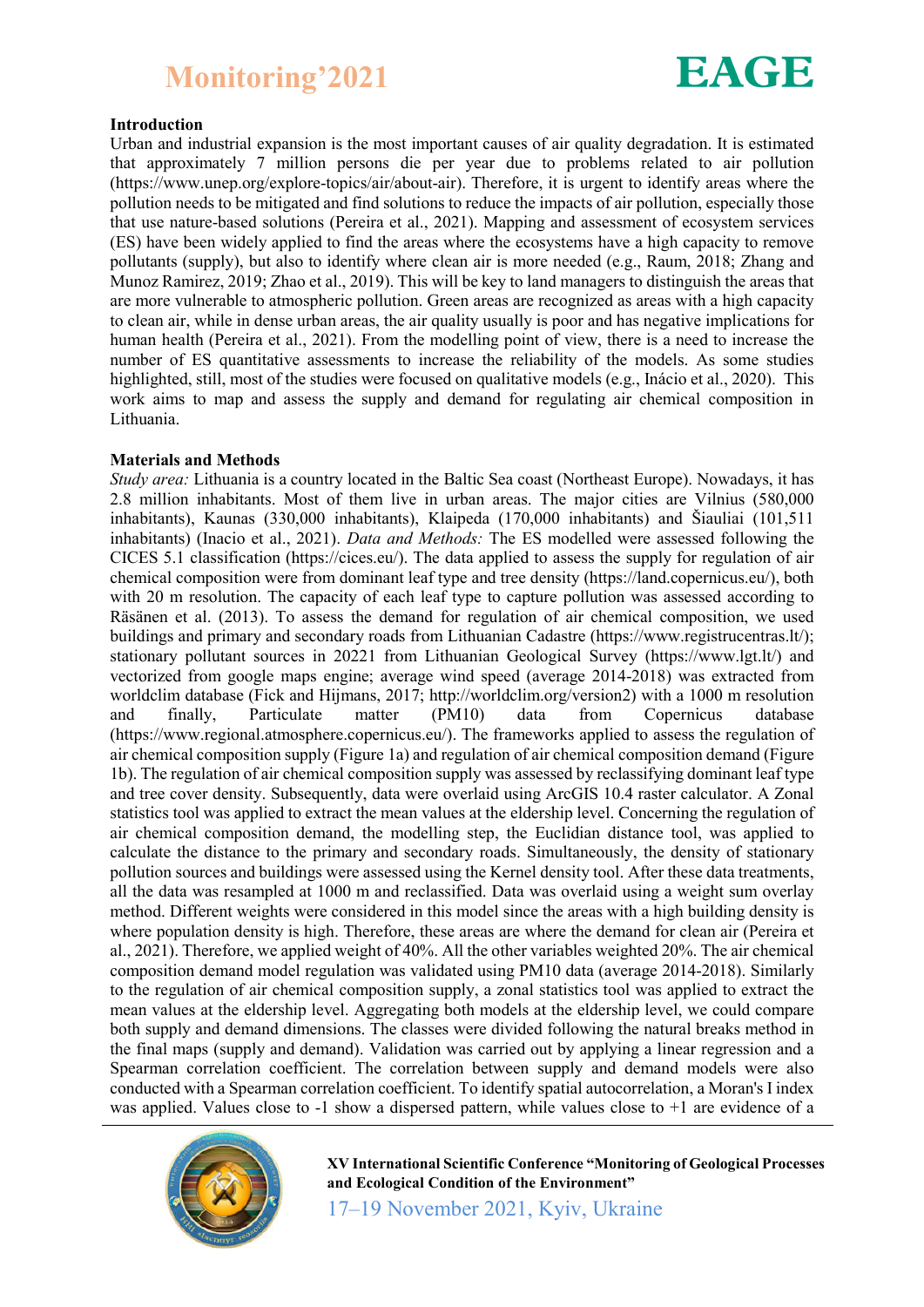

clustered pattern. Values near 0 represent a random pattern. Also, a Getis Ord (GI\*) hotspot was carried out to identify the clusters spatial distribution. Spatial and statistical analyses were carried out using Statistica 12.0. and ArcGIS 10.4. Scatterplots were created using online Plotly (https://chartstudio.plotly.com/).



*Figure 1 Regulation of air chemical composition A) supply and B) Demand.*

### Results and Discussion

On average, the regulation of air chemical composition supply had an index of 2.57  $(\pm 1.48)$ , while the regulation of air chemical composition demand had an average of 2.80  $(\pm 0.63)$ . The coefficient of variation was higher in the supply model (57.63%) than in demand (22.34%). This shows that the regulation of the air chemical composition supply distribution is spatially more heterogeneous. The validation of air chemical composition demand regulation was acceptable  $(R=0.49)$  (Figure 2) and shows that the model can assess the areas where the demand for air quality is high with some certain accuracy.



*Figure 2 Relation between Air pollution regulation demand index and PM10.*

Moran's I results showed that both regulation of air chemical composition supply (z-score:13.97; p<0.001) and demand (z-score: 48.77, p<0.001) have a clustered pattern. Although both indexes have, a clustered pattern, it is clear that regulation of air chemical composition demand has a high z-score. This confirms the coefficient of variation results, and it is attributed to the fact that the areas with high demand are mainly located in urban areas, very clustered in space. Figure 3 shows the spatial distribution of air chemical composition supply and demand regulation and the respective hot-spot analysis. The highest values of air chemical composition regulation supply are in the forested areas located in the southeast part of Lithuania. The lowest were located in agricultural areas at the north and southwest of the country (Figure 3A), where forests are almost absent. Hot-spot analysis identified in the east and southeast areas as the ones with a high capacity of regulating air quality (Figure 3C). Regarding the regulation of air, chemical composition demand, the areas with the highest values correspond to the major cities (Vilnius, Kaunas, Klaipeda and Siauliai) (Figure 3B). These clusters were confirmed by the



XV International Scientific Conference "Monitoring of Geological Processes and Ecological Condition of the Environment"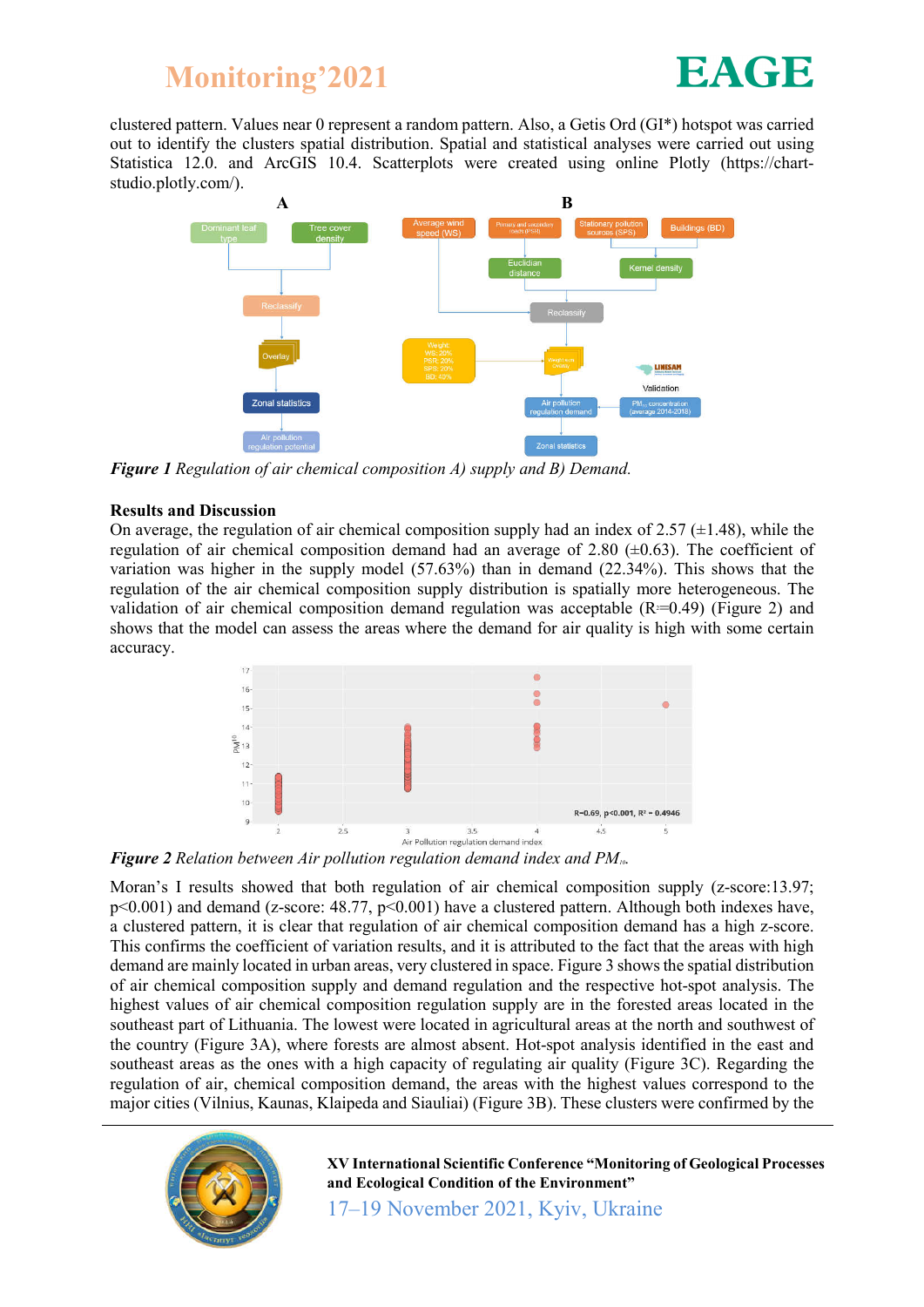

hot-spot analysis (Figure 3D). The correlation between regulation of air chemical composition supply and demand indexes showed a reduced  $(R=0.33)$  (Figure 4) but significative negative correlation showing a substantial mismatch between the supply and the demand in some areas. For instance, urban areas have a reduced supply, and on the other hand, forest areas have reduced demand.



*Figure 3 Spatial distribution of regulation of air chemical composition A) supply, B) demand, C) supply Getis Ord hotspot and D) demand Getis Ord hotspot.*



*Figure 4 Correlation between regulation of air chemical composition supply and demand.*

Modelling regulation of air chemical composition supply and demand is key to identifying areas with a high capacity to retain pollutants and where this ES is most needed. The modelling process has several limitations and uncertainties. The data we used to regulate air chemical composition demand has different data resolutions, which can produce some errors in the modelling process. This is a problem



XV International Scientific Conference "Monitoring of Geological Processes and Ecological Condition of the Environment"